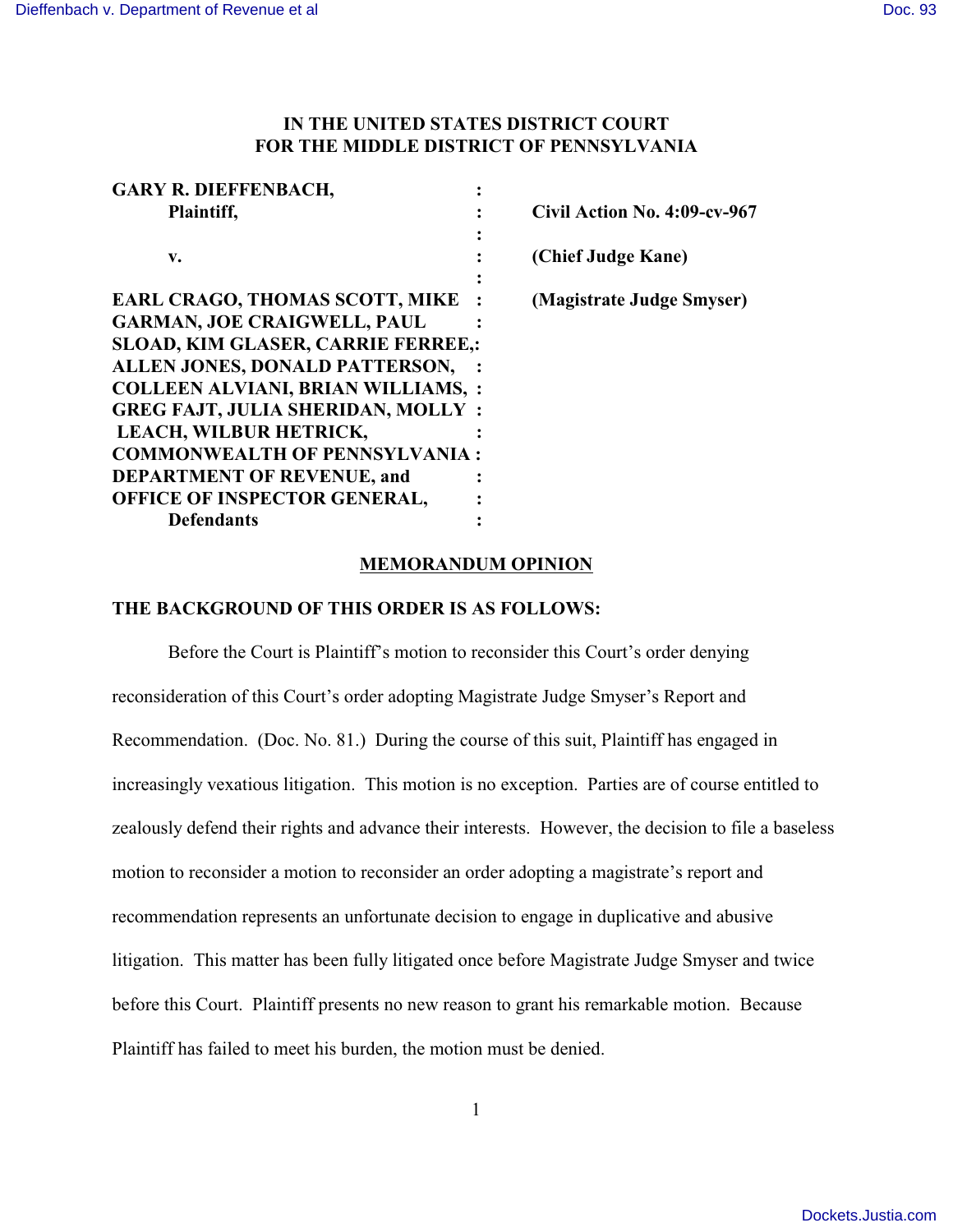Although consideration of the merits of his motion is not required, the Court will briefly review the substantive law in the hopes of heading off any future meritless motions to reconsider. The Pennsylvania Human Relations Act ("PHRA") provides that the right to be free from discrimination in the employment context is "a civil right which shall be enforceable as set forth in this act." 43 P.S. § 953 (emphasis added). To seek relief under the PHRA, the aggrieved party must file a complaint with the Pennsylvania Human Relations Commission ("PHRC"). Id. § 959(a). The complaint must be filed within 180 days of the alleged act of discrimination. Id.  $\S$ 959(h). When alleging ongoing discriminatory conduct, the complaint must be filed within 180 days of the most recent act of discrimination. See, e.g., Barclay v. AMTRAK, 343 F. Supp. 2d 429, 433 (E.D. Pa. 2004).

In creating the PHRC, "the Legislature recognized that only an administrative agency with broad remedial powers, exercising particular expertise, could cope effectively with the pervasive problem of unlawful discrimination. Accordingly, the Legislature vested in the Commission, quite properly, maximum flexibility to remedy and hopefully eradicate the 'evils' of discrimination." PHRA v. Alto-Reste Park Cemetery Assoc., 306 A.2d 881, 887 (Pa. 1973) (citing 43 P.S. § 952(a)). To ensure that the PHRC is able to effectuate this purpose, the Supreme Court of Pennsylvania has held that the procedures set forth in the PHRA for resolving such claims are "mandatory rather than discretionary." Clay v. Advanced Computer Applications, 559 A.2d 917, 919 (Pa. 1989). As such, the Act gives the PHRC "exclusive jurisdiction of a complaint alleging violations under the PHRA for a period of one year," and the complainant may not bring suit in court until he or she exhausts such remedies. Id. at 920 (quoting Lukus v. Westinghouse Elec. Corp., 419 A.2d 431, 454-55 (Pa. Super. Ct. 1980)).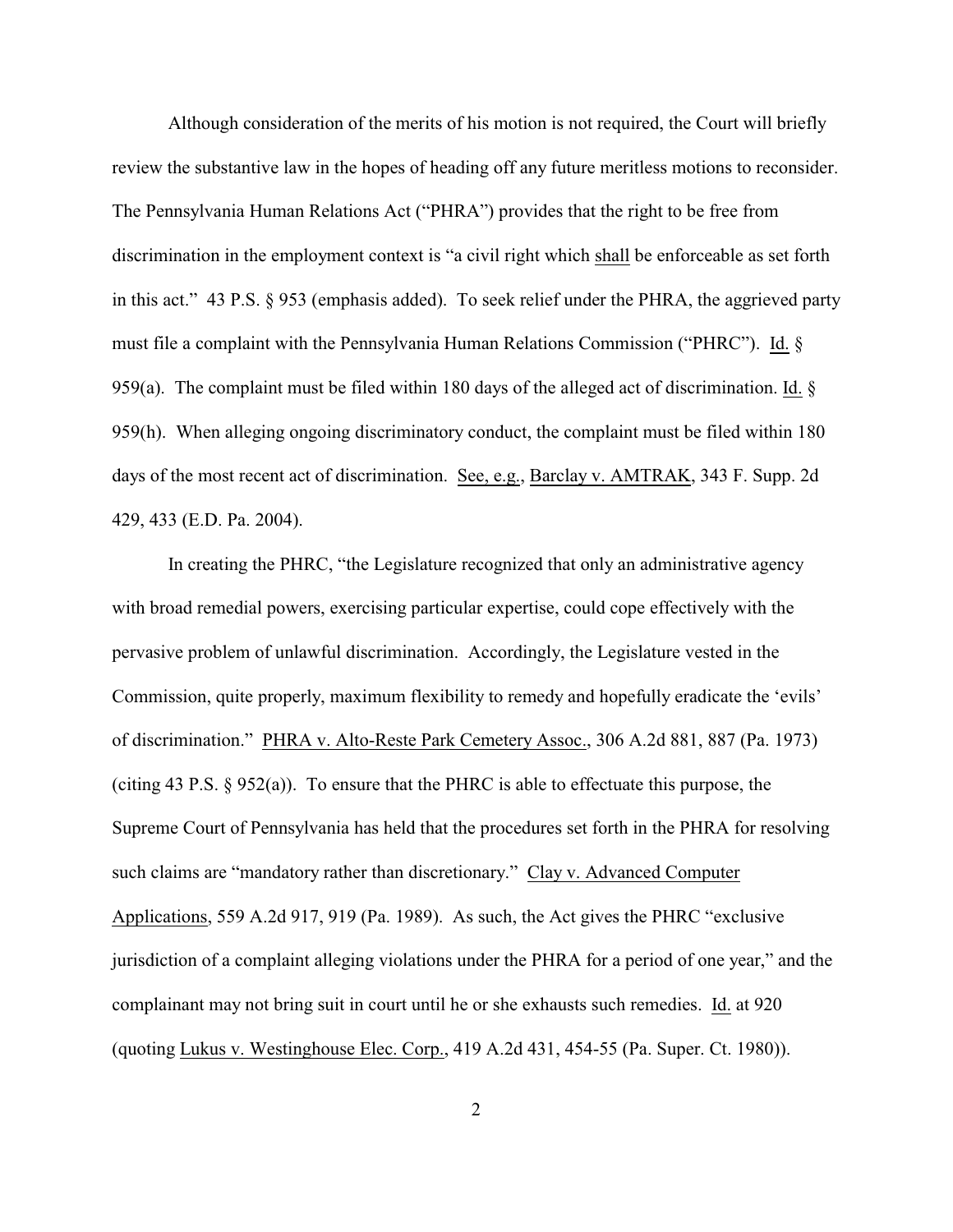In the present action, it is less than clear that Plaintiff has indeed exhausted his administrative remedies under the PHRA. The only indication that Plaintiff even filed a PHRA complaint is an allegation in one of Plaintiff's many amended complaints that he filed a complaint with the PHRC "on or about" October 29, 2007. (Doc. No. 5 ¶ 33.) Applying the 180 day limitations period to this administrative complaint, alleged actions that took place prior to May 2007 would be time barred unless connected to some activity that took place after that date. Plaintiff has not alleged in his complaint or his voluminous supplemental record any discriminatory activity by any of the Defendants at issue in this motion that took place after May  $2007.<sup>1</sup>$ 

In short, as a matter of procedure Plaintiff's motion is unavailing because he has not demonstrated the existence of: (1) an intervening change in the controlling law; (2) the availability of new evidence that was not available when the court entered judgment; or (3) the need to correct a clear error of law or fact or to prevent manifest injustice. Max's Seafood Café v. Quinteros, 176 F.3d 669, 677 (3d Cir. 1999) (citing N. River Ins. Co. v. CIGNA Reinsurance Co., 52 F.3d 1194, 1218 (3d Cir. 1995)). As a matter of substance, Plaintiff's motion is unavailing because he has not presented this Court with any allegations of specific conduct by these Defendants within the statutory period that could constitute discrimination.

<sup>&</sup>lt;sup>1</sup> Although somewhat ambiguous, the parties appear to be operating under the assumption that the operative limitations period provides Plaintiff with two years from the date of the last act of discrimination to file a civil complaint. The Court is unable to locate any support for this proposition. The PHRA does require that a party file a civil claim within two years of the dismissal of an administrative complaint. 43 P.S. §962(c). However, this period does not impact the statute of limitations provided by the PHRA in 43 P.S. § 959(h). Moreover, even if a twoyear period were applied in this matter Plaintiff's claims would still be barred. Plaintiff filed his first civil complaint on May 21, 2009, and thus under this theory, all discrimination that occurred prior to May 21, 2007, would fall outside the limitations period.